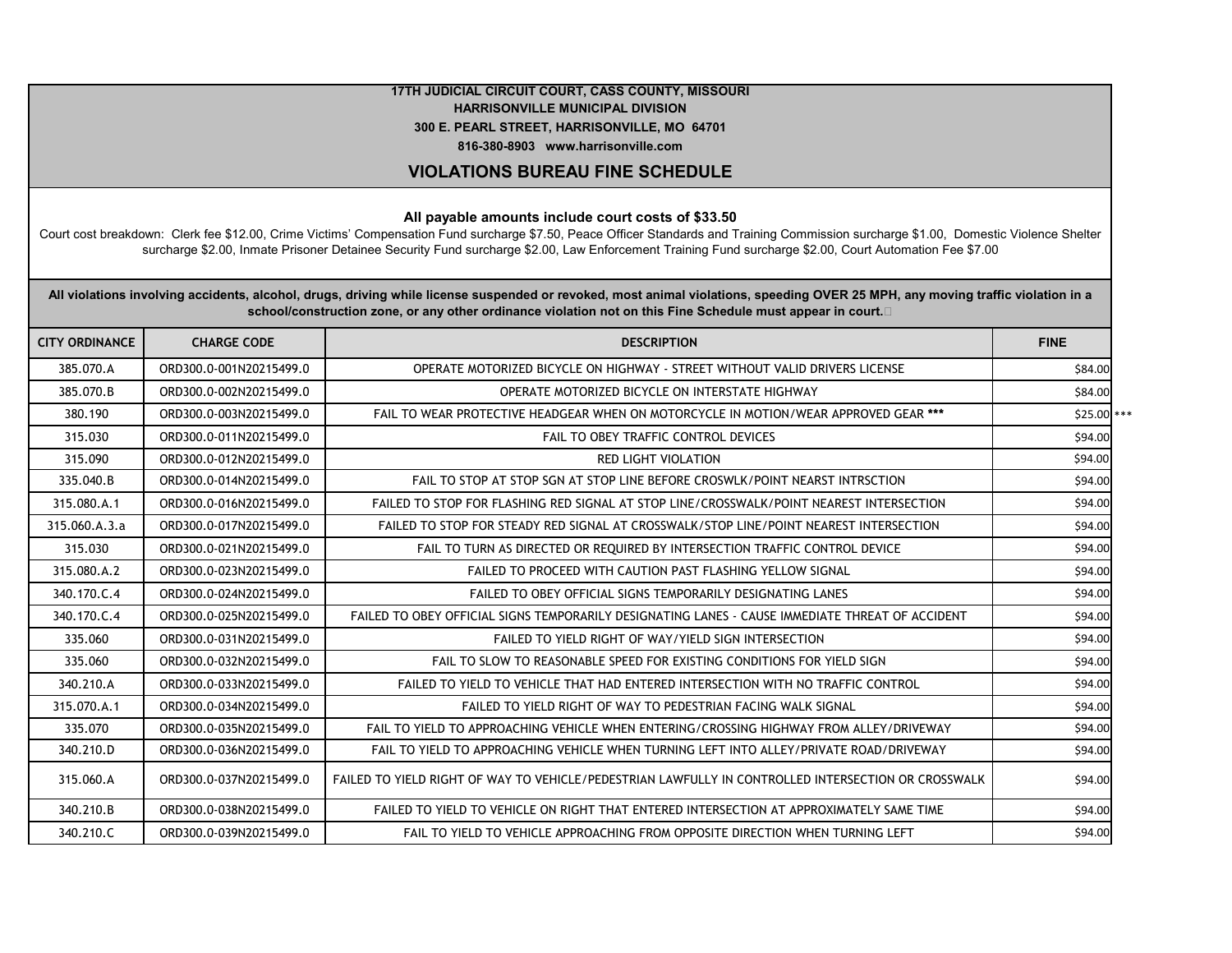| 310.060.A   | ORD300.0-041N20215499.0 | FAIL TO YIELD TO EMERGENCY VEHICLE SOUNDING AUDIBLE SIREN SIGNAL/DISPLAY LIGHTED VISIBLE RED/BLUE LIGHT                                        | \$114.00     |
|-------------|-------------------------|------------------------------------------------------------------------------------------------------------------------------------------------|--------------|
| 310.060.B   | ORD300.0-042N20215499.0 | FAILURE TO PROCEED WITH CAUTION/YIELD RIGHT-OF-WAY/REDUCE SPEED WHEN APPROACHING A STATIONARY<br>EMERGENCY VEHICLE DISPLAYING EMERGENCY LIGHTS | \$114.00     |
| 340.180.A   | ORD300.0-051N20215499.0 | CUT IN ON OVERTAKEN VEHICLE                                                                                                                    | \$114.00     |
| 340.180.A.2 | ORD300.0-053N20215499.0 | INCREASED SPEED WHILE BEING PASSED                                                                                                             | \$114.00     |
| 310.060.C.1 | ORD300.0-072N20215499.0 | ACTIVATED SIREN/WARNING LIGHTS ON EMERGENCY VEHICLE WHEN NOT IN PURSUIT/ON AN EMERGENCY MISSION                                                | \$114.00     |
| 320.040     | ORD300.0-101N20215499.0 | DROVE AT SUCH SLOW SPEED TO IMPEDE/BLOCK NORMAL AND REASONABLE TRAFFIC MOVEMENT                                                                | \$94.00      |
| 325.010.A.3 | ORD300.0-102N20215499.0 | FAILED TO MAKE/APPROACH FOR LEFT TURN WITHIN PROPER LANE                                                                                       | \$94.00      |
| 380.160.C   | ORD300.0-121N20215499.0 | DRIVER OF MOTOR VEHICLE FAILED TO WEAR PROPERLY ADJUSTED/FASTENED SAFETY BELT                                                                  | $$10.00$ *** |
| 380.170.B.4 | ORD300.0-122N20215499.0 | DRIVER FAIL TO SECURE CHILD 80 POUNDS OR MORE OR OVER 4 FEET 9 INCHES IN BOOSTER SEAT OR SAFETY BELT                                           | $$10.00$ *** |
| 380.170.B.3 | ORD300.0-123N20215499.0 | DRIVER FAIL TO SECURE CHILD LESS THAN 8 YEARS OLD IN A CHILD RESTRAINT OR BOOSTER SEAT                                                         | \$83.00      |
| 380.160.C   | ORD300.0-124N20215499.0 | PERSON LESS THAN 18 YEARS OF AGE OPERATING/RIDING IN TRUCK FAILED TO WEAR PROPERLY ADJUSTED/FASTENED<br><b>SEAT BELT</b>                       | $$10.00$ *** |
| 380.160.C   | ORD300.0-129N20215499.0 | SEATBELT VIOLATION-OTHER - PASSENGER                                                                                                           | $$10.00$ *** |
| 335.080     | ORD300.0-131N20215499.0 | OBSTRUCTING TRAFFIC                                                                                                                            | \$84.00      |
| 390.050     | ORD301.0-011N20215499.0 | <b>EXPIRED PLATES</b>                                                                                                                          | \$84.00      |
| 390.050     | ORD301.0-012N20215499.0 | FAILED TO REGISTER VEHICLE/TRAILER                                                                                                             | \$84.00      |
| 390.090     | ORD301.0-013N20215499.0 | VEHICLE LICENSE/INSPECTION/TITLE                                                                                                               | \$84.00      |
| 390.070     | ORD301.0-015N20215499.0 | DISPLAY UNLAWFUL PLATES                                                                                                                        | \$84.00      |
| 340.110.A   | ORD301.0-021N20215499.0 | OPERATE ALL-TERRAIN VEHICLE UPON A HIGHWAY/STREET NOT AUTHORIZED                                                                               | \$84.00      |
| 340.110.C   | ORD301.0-022N20215499.0 | OPERATE ATV ON HWY IN EXCESS OF 30 MILES PER HOUR                                                                                              | \$94.00      |
| 340.110.E   | ORD301.0-023N20215499.0 | OPERATE ALL-TERRAIN VEHICLE CARRYING A PASSENGER                                                                                               | \$84.00      |
| 340.110.C   | ORD301.0-024N20215499.0 | OPERATE ALL-TERRAIN VEHICLE WITHOUT PROPER BICYCLE SAFETY FLAG                                                                                 | \$84.00      |
| 340.110.B   | ORD301.0-025N20215499.0 | OPERATE ALL-TERRAIN VEHICLE WITHIN A STREAM OR RIVER                                                                                           | \$183.00     |
| 340.110.C   | ORD301.0-026N20215499.0 | OPERATE ALL-TERRAIN VEHICLE ON HWY WITHOUT OPERATOR OR CHAUFFEUR LICENSE                                                                       | \$94.00      |
| 340.110.D   | ORD301.0-029N20215499.0 | PERSON UNDER 18 YEARS OF AGE OPERATE ALL-TERRAIN VEHICLE WITHOUT SECURELY FASTENED SAFETY HELMET ON<br><b>HEAD</b>                             | \$84.00      |
| 390.020     | ORD302.0-001Y20215499.0 | <b>EXPIRED DRIVER'S LICENSE</b>                                                                                                                | \$84.00      |
| 390.020.A.3 | ORD302.0-012N20215499.0 | PERMITTED INVALIDATED LICENSEE TO OPERATE MOTORCYCLE                                                                                           | \$104.00     |
| 340.060     | ORD304.0-006N20215499.0 | <b>IMPROPER BACKING</b>                                                                                                                        | \$94.00      |
| 340.170.C.1 | ORD304.0-007N20215499.0 | <b>WEAVING</b>                                                                                                                                 | \$94.00      |
| 340.180.D.1 | ORD304.0-012N20215499.0 | DROVE VEHICLE TO LEFT SIDE OF ROADWAY WHEN VIEW OBSTRUCTED BY HILL/CURVE                                                                       | \$164.00     |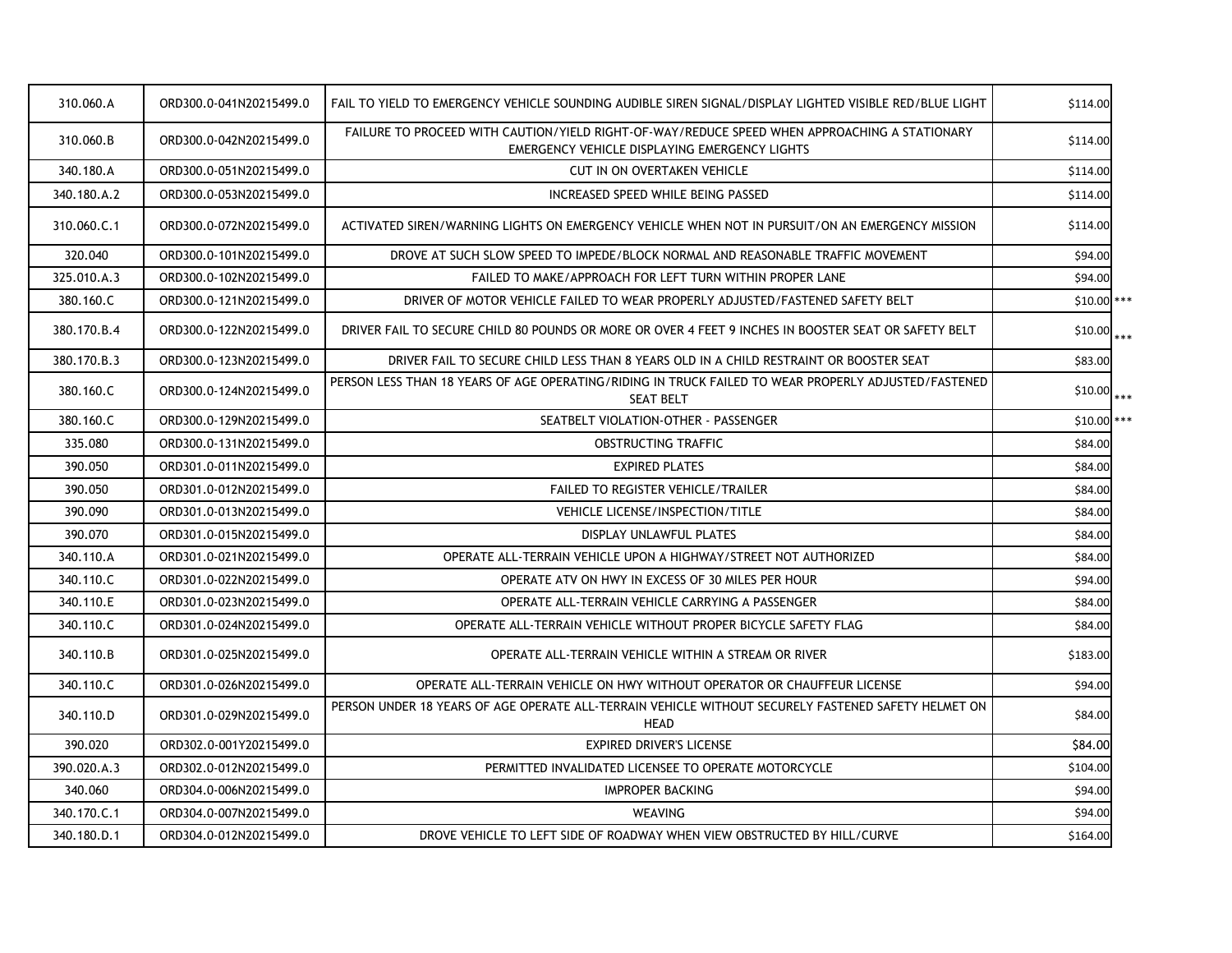| 340.180.D.2      | ORD304.0-013N20215499.0 | DROVE VEHICLE TO LEFT SIDE OF ROADWAY WITHIN 100 FEET OF BRIDGE/VIADUCT/TUNNEL WHEN VIEW OBSTRUCTED                   | \$164.00     |
|------------------|-------------------------|-----------------------------------------------------------------------------------------------------------------------|--------------|
| 340.170.C.2      | ORD304.0-031N20215499.0 | DROVE IN CENTER LANE OF 3-LANE ROAD WHEN VIEW OBSTRUCTED/NOT CLEAR OF TRAFFIC                                         | \$94.00      |
| 340.170.C.2      | ORD304.0-032N20215499.0 | DROVE IN CENTER LANE OF 3-LANE ROAD WHEN VIEW OBSTRUCTED/NOT CLEAR OF TRAFFIC - CAUSE IMMEDIATE<br>THREAT OF ACCIDENT | \$94.00      |
| 330.020          | ORD304.0-041N20215499.0 | DROVE WRONG DIRECTION ON STREET                                                                                       | \$94.00      |
| 330.020          | ORD304.0-042N20215499.0 | DROVE WRONG DIRECTION ON STREET - CAUSE IMMEDIATE THREAT OF ACCIDENT                                                  | \$94.00      |
| 315.150          | ORD304.0-051N20215499.0 | <b>FAILED TO DRIVE WITHIN SINGLE LANE</b>                                                                             | \$94.00      |
| 340.170.A        | ORD304.0-061N20215499.0 | FAILED TO DRIVE ON RIGHT HALF OF ROADWAY WHEN ROADWAY WAS OF SUFFICIENT WIDTH                                         | \$94.00      |
| 340.170.A        | ORD304.0-062N20215499.0 | FAILED TO DRIVE ON RIGHT HALF OF ROADWAY WHEN ROADWAY WAS SUFFICIENT WIDTH - CAUSE IMMEDIATE THREAT<br>OF ACCIDENT    | \$94.00      |
| 325.050          | ORD304.0-071N20215499.0 | MADE U-TURN/INTERFERED WITH TRAFFIC WHERE VISION LESS THAN 300 FEET - TRAFFIC HAZARD CREATED                          | \$94.00      |
| 340.170.B        | ORD304.0-072N20215499.0 | MADE U-TURN NOT AT CROSSOVER                                                                                          | \$94.00      |
| 340.170.B        | ORD304.0-074N20215499.0 | MADE U-TURN NOT AT CROSSOVER-CAUSE IMMEDIATE THREAT OF ACCIDENT                                                       | \$94.00      |
| 340.170.C.1      | ORD304.0-081N20215499.0 | CHANGED LANES WHEN MOVEMENT COULD NOT BE MADE WITH SAFETY                                                             | \$94.00      |
| 340.170.C.1      | ORD304.0-082N20215499.0 | CHANGED LANES WHEN MOVEMENT COULD NOT BE MADE WITH SAFETY - CAUSE IMMEDIATE THREAT OF ACCIDENT                        | \$94.00      |
| 325.010, 325.040 | ORD304.0-091N20215499.0 | ILLEGAL/IMPROPER TURNING                                                                                              | \$94.00      |
| 315.060.A.3.b    | ORD304.0-092N20215499.0 | TURNED RIGHT ON RED SIGNAL WHERE PROHIBITED BY SIGN                                                                   | \$94.00      |
| 340.190          | ORD304.0-093N20215499.0 | FAIL TO SIGNAL/GAVE IMPROPER SIGNAL WHEN STOPPING/TURNING LEFT OR RIGHT                                               | \$94.00      |
| 315.090          | ORD304.0-094N20215499.0 | ENTERED/TRAVELED IN A LANE OVER WHICH A RED SIGNAL WAS SHOWN                                                          | \$94.00      |
| 340.220          | ORD304.0-101N20215499.0 | FOLLOWED ANOTHER VEHICLE TOO CLOSELY                                                                                  | \$94.00      |
| 340.220          | ORD304.0-103N20215499.0 | TRUCK OVER 18000 LBS FOLLOWED ANOTHER VEHICLE TOO CLOSELY                                                             | \$164.00     |
| 340.170.D        | ORD304.0-112N20215499.0 | <b>IMPROPER LANE USE</b>                                                                                              | \$94.00      |
| 340.180.B.3      | ORD304.0-114N20215499.0 | PASS VEHICLE ON RIGHT/TRAVELED OFF MAIN PORTION OF ROAD                                                               | \$114.00     |
| 340.180.C        | ORD304.0-115N20215499.0 | PASS VEHICLE/INTERFERED WITH APPROACHING TRAFFIC                                                                      | \$164.00     |
| 340.190.A        | ORD304.0-121N20215499.0 | STOPPED/SLOWED SPEED/TURNED FROM DIRECT COURSE/MOVED VEH RGT/LFT WHEN UNSAFE                                          | \$94.00      |
| 335.050          | ORD304.0-131N20215499.0 | FAIL TO YIELD AFTER STOPPING TO VEHICLE THAT ENTERED INTERSECTION/SO CLOSE TO CAUSE HAZARD                            | \$94.00      |
| 340.200          | ORD304.0-134N20215499.0 | FAIL TO STOP FOR SCHOOL BUS RECEIVING/DISCHARGING SCHOOL CHILDREN                                                     | \$164.00     |
| 380.010          | ORD304.0-161N20215499.0 | NO HEADLIGHTS WHEN REOUIRED                                                                                           | \$84.00      |
| 380.010          | ORD304.0-162N20215499.0 | OPER MTR VEH WITHOUT LIGHTED LAMPS DURING PERIODS OF FOG/WEATHER CONDITIONS                                           | $$10.00$ *** |
| 380.040          | ORD304.0-163N20215499.0 | <b>FAILURE TO DIM LIGHTS</b>                                                                                          | \$84.00      |
| 320.050          | ORD304.0-401N20215499.0 | EXCEEDED POSTED SPEED LIMIT (1-5 MPH OVER)                                                                            | \$84.00      |
| 320.050          | ORD304.0-406N20215499.0 | EXCEEDED POSTED SPEED LIMIT (6-10 MPH OVER)                                                                           | \$94.00      |
| 320.050          | ORD304.0-411N20215499.0 | EXCEEDED POSTED SPEED LIMIT (11-15 MPH OVER)                                                                          | \$104.00     |